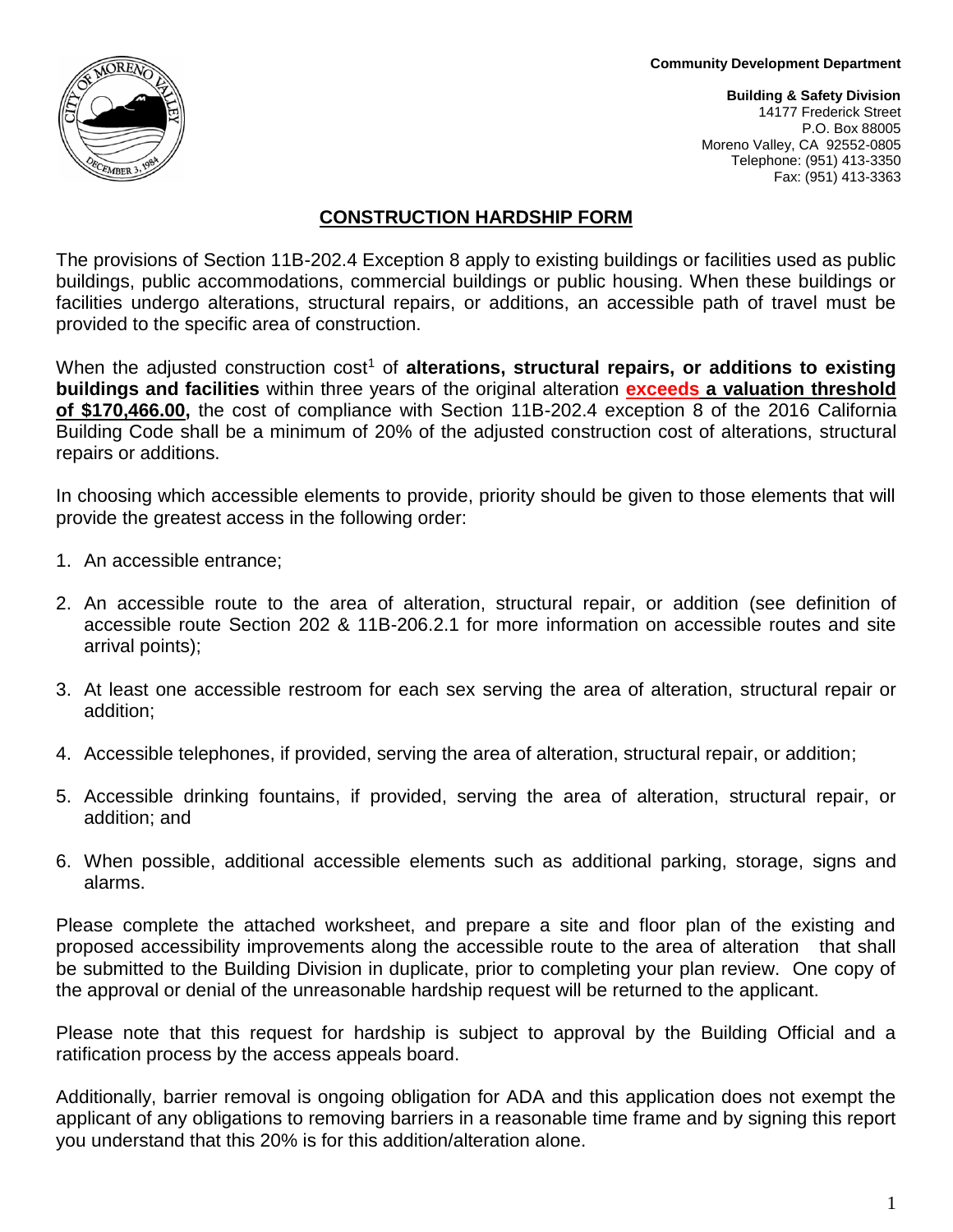#### **Community Development Department**

## **Building & Safety Division**

14177 Frederick Street P.O. Box 88005 Moreno Valley, CA 92552-0805 Telephone: (951) 413-3350 Fax: (951) 413-3363

| <b>Project Address:</b>                                                                                                                |                                      |                                                                                                                                 | <b>Application No.</b>                                                                 |                                                                      |  |  |  |  |
|----------------------------------------------------------------------------------------------------------------------------------------|--------------------------------------|---------------------------------------------------------------------------------------------------------------------------------|----------------------------------------------------------------------------------------|----------------------------------------------------------------------|--|--|--|--|
|                                                                                                                                        | <b>Project Description/Location:</b> |                                                                                                                                 | <b>Permit Valuation:</b>                                                               |                                                                      |  |  |  |  |
| Type: □ Alteration □ Structural Repair □ Addition                                                                                      |                                      |                                                                                                                                 |                                                                                        | <b>Adjusted Cost of Proposed Construction:</b>                       |  |  |  |  |
| PATH OF TRAVEL REQUIREMENTS FOR AREA OF ALTERATION, STRUCTURAL REPAIR, OR ADDITION                                                     |                                      |                                                                                                                                 |                                                                                        |                                                                      |  |  |  |  |
| <b>Accessible Features</b>                                                                                                             |                                      | Does existing feature meet<br>accessibility standards of Chapter<br>11B of the current CBC?                                     | Will this feature be replaced or<br>altered to meet Chapter 11B of<br>the current CBC? | If so, how much will be spent<br>to make this feature<br>accessible? |  |  |  |  |
| 1.                                                                                                                                     | Accessible entrance                  |                                                                                                                                 |                                                                                        |                                                                      |  |  |  |  |
| 2.                                                                                                                                     | Accessible route to the altered area |                                                                                                                                 |                                                                                        |                                                                      |  |  |  |  |
| Accessible restroom for each sex or a<br>3.<br>unisex restroom serving the area                                                        |                                      |                                                                                                                                 |                                                                                        |                                                                      |  |  |  |  |
| 4.                                                                                                                                     | Accessible telephones                |                                                                                                                                 |                                                                                        |                                                                      |  |  |  |  |
| Accessible drinking fountains<br>5.                                                                                                    |                                      |                                                                                                                                 |                                                                                        |                                                                      |  |  |  |  |
| 6.                                                                                                                                     | Other (Any of the below)             |                                                                                                                                 |                                                                                        |                                                                      |  |  |  |  |
| А.                                                                                                                                     | Accessible parking spaces            |                                                                                                                                 |                                                                                        |                                                                      |  |  |  |  |
| B. Signs                                                                                                                               |                                      |                                                                                                                                 |                                                                                        |                                                                      |  |  |  |  |
| C. Alarms                                                                                                                              |                                      |                                                                                                                                 |                                                                                        |                                                                      |  |  |  |  |
| D. Other:                                                                                                                              |                                      |                                                                                                                                 |                                                                                        |                                                                      |  |  |  |  |
| Cost of All Features Provided (A)                                                                                                      |                                      | Summary of costs of Accessible Features Nos. 1-6 provided above.                                                                |                                                                                        |                                                                      |  |  |  |  |
| Total Cost on Same Path of Travel (B)*                                                                                                 |                                      | Construction cost for all proposed work on this permit application<br>except proposed and previous path of travel improvements. |                                                                                        |                                                                      |  |  |  |  |
| Percentage Upgrades Provided (A / B)                                                                                                   |                                      | Cost of all Features Provided / Total Cost on Same Path of Travel.                                                              |                                                                                        |                                                                      |  |  |  |  |
| <b>Description of Access Features Provided:</b>                                                                                        |                                      |                                                                                                                                 |                                                                                        |                                                                      |  |  |  |  |
|                                                                                                                                        |                                      |                                                                                                                                 |                                                                                        |                                                                      |  |  |  |  |
|                                                                                                                                        |                                      |                                                                                                                                 |                                                                                        |                                                                      |  |  |  |  |
| <b>Hardship Request:</b>                                                                                                               |                                      |                                                                                                                                 |                                                                                        |                                                                      |  |  |  |  |
|                                                                                                                                        |                                      |                                                                                                                                 |                                                                                        |                                                                      |  |  |  |  |
|                                                                                                                                        |                                      |                                                                                                                                 |                                                                                        |                                                                      |  |  |  |  |
| <b>Applicant Certification</b><br>I certify that the above information is true and correct to the best of my knowledge and belief.     |                                      |                                                                                                                                 |                                                                                        |                                                                      |  |  |  |  |
| Signature:                                                                                                                             |                                      | Date:                                                                                                                           | Company:                                                                               |                                                                      |  |  |  |  |
| Name: (print)                                                                                                                          |                                      |                                                                                                                                 | Address:                                                                               |                                                                      |  |  |  |  |
| Title:                                                                                                                                 |                                      | City, State Zip:                                                                                                                |                                                                                        |                                                                      |  |  |  |  |
| $\Box$ Owner $\Box$ Architect $\Box$ Engineer $\Box$ Contractor<br>Agent for:                                                          |                                      | Phone No.:                                                                                                                      |                                                                                        |                                                                      |  |  |  |  |
| For Building Official Use Only                                                                                                         |                                      |                                                                                                                                 |                                                                                        |                                                                      |  |  |  |  |
| Approved by:                                                                                                                           |                                      | Title:                                                                                                                          |                                                                                        | Date:<br>$\sqrt{2}$<br>$\overline{\phantom{a}}$                      |  |  |  |  |
| *If an area has been altered without providing an accessible path of travel to that area, and subsequent alterations of that area or a |                                      |                                                                                                                                 |                                                                                        |                                                                      |  |  |  |  |

different area on the same path of travel are undertaken within three years of the original alteration, the total cost of alterations to the areas on that path of travel during the preceding three-year period shall be considered in determining whether the cost of making that path of travel accessible is disproportionate.

<sup>1</sup> Adjusted cost of construction does not include the cost of alterations to path of travel elements required to be upgraded outside the area of alteration, structural repair, or addition.